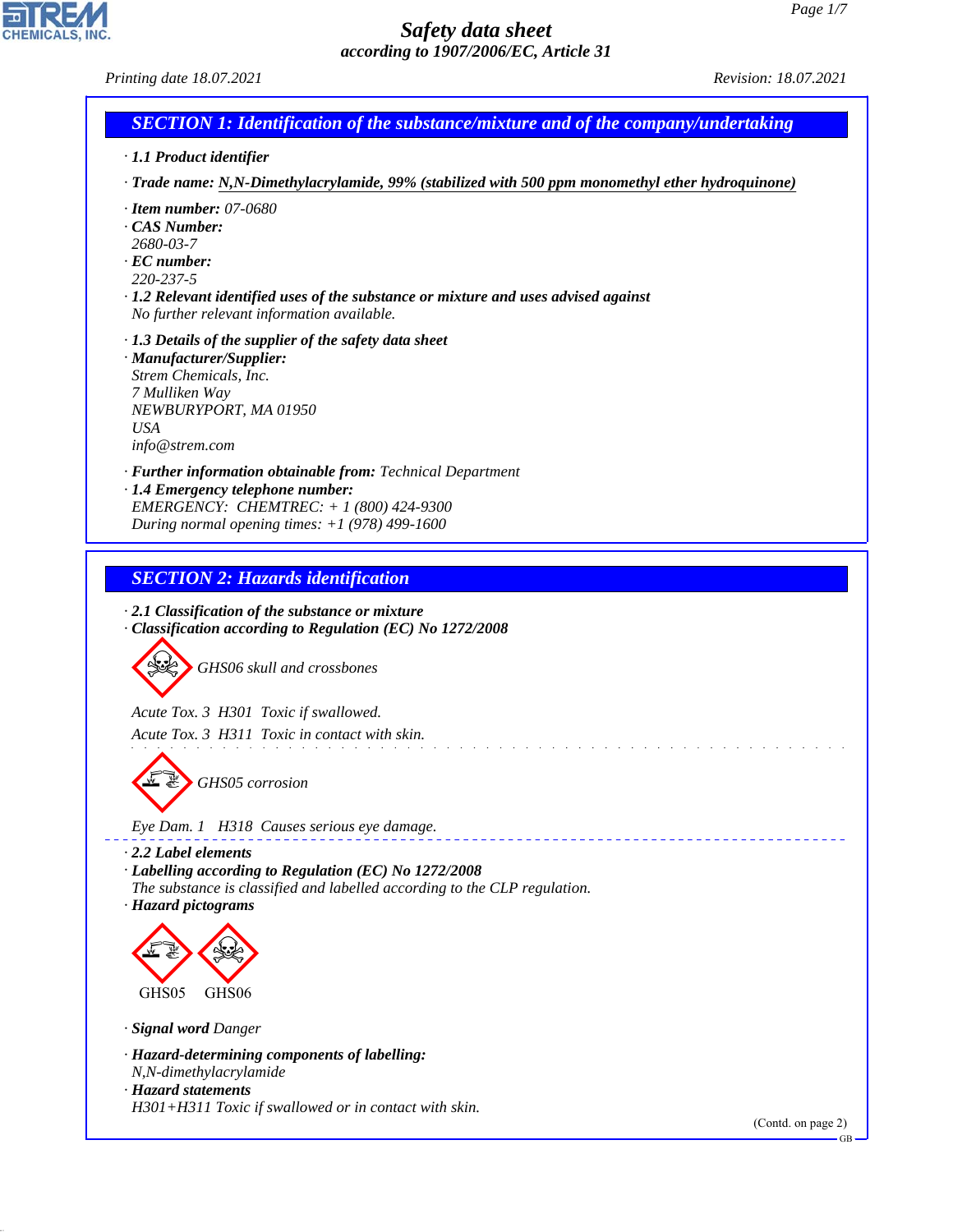*Printing date 18.07.2021 Revision: 18.07.2021*

*Trade name: N,N-Dimethylacrylamide, 99% (stabilized with 500 ppm monomethyl ether hydroquinone)*

|                  | (Contd. of page 1)                                                                                     |
|------------------|--------------------------------------------------------------------------------------------------------|
| H318             | Causes serious eye damage.                                                                             |
|                  | $\cdot$ Precautionary statements                                                                       |
| <i>P101</i>      | If medical advice is needed, have product container or label at hand.                                  |
| <i>P102</i>      | Keep out of reach of children.                                                                         |
| <i>P103</i>      | Read label before use.                                                                                 |
| P <sub>210</sub> | <i>Keep away from flames and hot surfaces. <math>-</math> No smoking.</i>                              |
| $P235 + P410$    | Keep cool. Protect from sunlight.                                                                      |
| $P301 + P310$    | IF SWALLOWED: Immediately call a POISON CENTER/doctor.                                                 |
|                  | P305+P351+P338 IF IN EYES: Rinse cautiously with water for several minutes. Remove contact lenses, if  |
|                  | present and easy to do. Continue rinsing.                                                              |
| $P403 + P233$    | Store in a well-ventilated place. Keep container tightly closed.                                       |
| $P411 + P235$    | Store at temperatures not exceeding $4^{\circ}$ C. Keep cool.                                          |
| <i>P501</i>      | Dispose of contents/container in accordance with local/regional/national/international<br>regulations. |
|                  |                                                                                                        |

#### *· 2.3 Other hazards*

*· Results of PBT and vPvB assessment*

*· PBT: Not applicable.*

*· vPvB: Not applicable.*

## *SECTION 3: Composition/information on ingredients*

- *· 3.1 Chemical characterisation: Substances*
- *· CAS No. Description*
- *2680-03-7 N,N-dimethylacrylamide*
- *· Identification number(s)*
- *· EC number: 220-237-5*

### *SECTION 4: First aid measures*

#### *· 4.1 Description of first aid measures*

*· General information:*

*Immediately remove any clothing soiled by the product.*

*In case of irregular breathing or respiratory arrest provide artificial respiration.*

- *· After inhalation: In case of unconsciousness place patient stably in side position for transportation.*
- *· After skin contact: Immediately wash with water and soap and rinse thoroughly.*
- *· After eye contact: Rinse opened eye for several minutes under running water. Then consult a doctor.*
- *· After swallowing: Do not induce vomiting; call for medical help immediately.*
- *· 4.2 Most important symptoms and effects, both acute and delayed No further relevant information available.*
- *· 4.3 Indication of any immediate medical attention and special treatment needed*
- *No further relevant information available.*

### *SECTION 5: Firefighting measures*

- *· 5.1 Extinguishing media*
- *· Suitable extinguishing agents:*
- *CO2, powder or water spray. Fight larger fires with water spray or alcohol resistant foam.*
- *· 5.2 Special hazards arising from the substance or mixture No further relevant information available.*
- *· 5.3 Advice for firefighters*

44.1.1

*· Protective equipment: No special measures required.*

(Contd. on page 3)

GB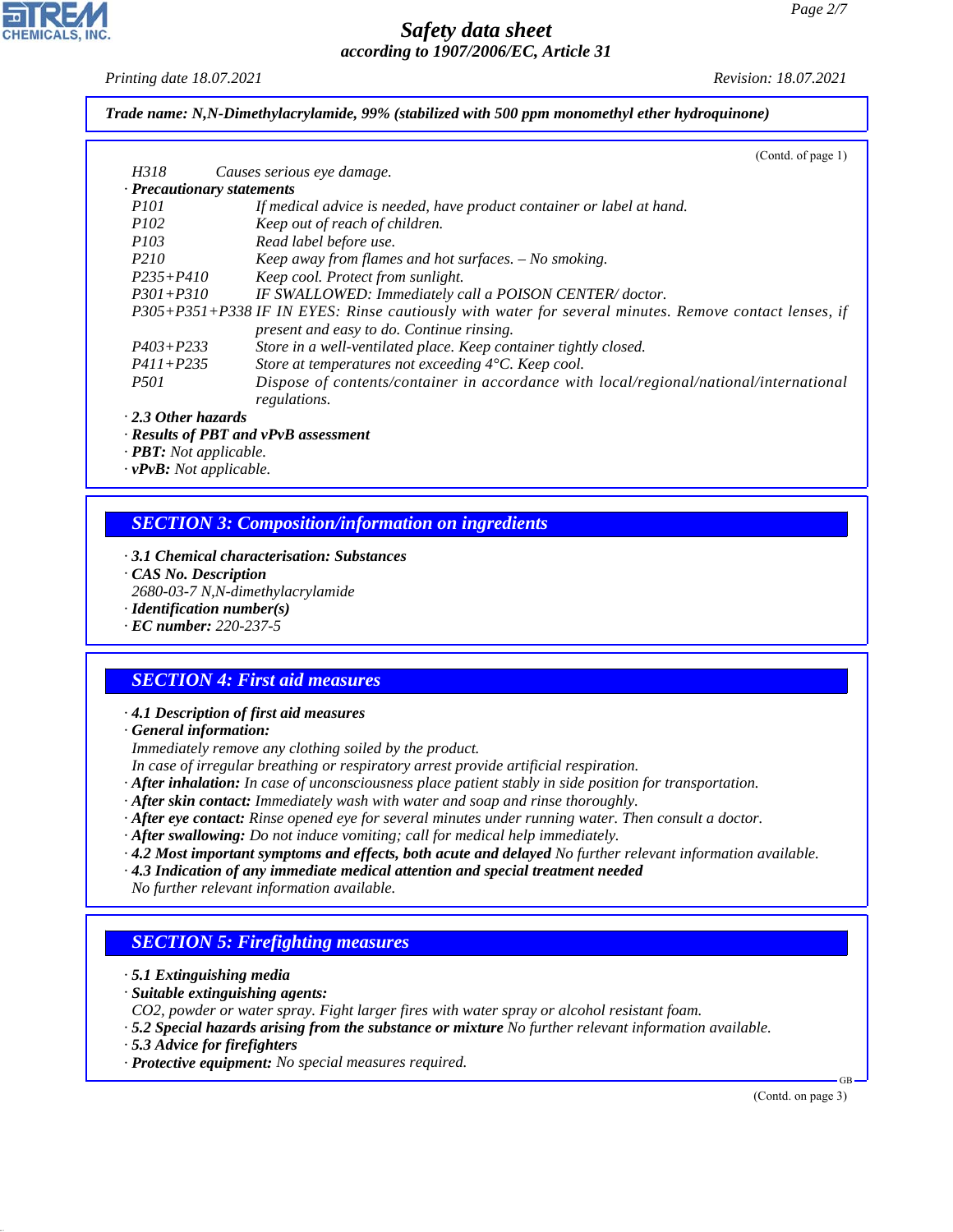*Printing date 18.07.2021 Revision: 18.07.2021*

*Trade name: N,N-Dimethylacrylamide, 99% (stabilized with 500 ppm monomethyl ether hydroquinone)*

(Contd. of page 2)

#### *SECTION 6: Accidental release measures*

- *· 6.1 Personal precautions, protective equipment and emergency procedures Wear protective equipment. Keep unprotected persons away.*
- *· 6.2 Environmental precautions: Do not allow to enter sewers/ surface or ground water.*
- *· 6.3 Methods and material for containment and cleaning up:*
- *Absorb with liquid-binding material (sand, diatomite, acid binders, universal binders, sawdust). Use neutralising agent.*
- *Dispose contaminated material as waste according to item 13.*
- *· 6.4 Reference to other sections*
- *See Section 7 for information on safe handling.*
- *See Section 8 for information on personal protection equipment.*
- *See Section 13 for disposal information.*

### *SECTION 7: Handling and storage*

*· 7.1 Precautions for safe handling No special precautions are necessary if used correctly. · Information about fire - and explosion protection: No special measures required.*

*· 7.2 Conditions for safe storage, including any incompatibilities*

*· Storage:*

*Keep cool.*

- *Protect from sunlight.*
- *· Requirements to be met by storerooms and receptacles: No special requirements.*
- *· Information about storage in one common storage facility: Not required.*
- *· Further information about storage conditions: Keep container tightly sealed.*
- *· Recommended storage temperature: Store at temperatures not exceeding 4 °C. Keep cool.*
- *· 7.3 Specific end use(s) No further relevant information available.*

### *SECTION 8: Exposure controls/personal protection*

- *· Additional information about design of technical facilities: No further data; see item 7.*
- *· 8.1 Control parameters*
- *· Ingredients with limit values that require monitoring at the workplace: Not required.*
- *· Additional information: The lists valid during the making were used as basis.*
- *· 8.2 Exposure controls*
- *· Personal protective equipment:*
- *· General protective and hygienic measures: Keep away from foodstuffs, beverages and feed. Immediately remove all soiled and contaminated clothing Wash hands before breaks and at the end of work. Store protective clothing separately. Avoid contact with the eyes. Avoid contact with the eyes and skin. · Respiratory protection: Not required.*
- *· Protection of hands:*



44.1.1

\_S*Protective gloves*

(Contd. on page 4)

GB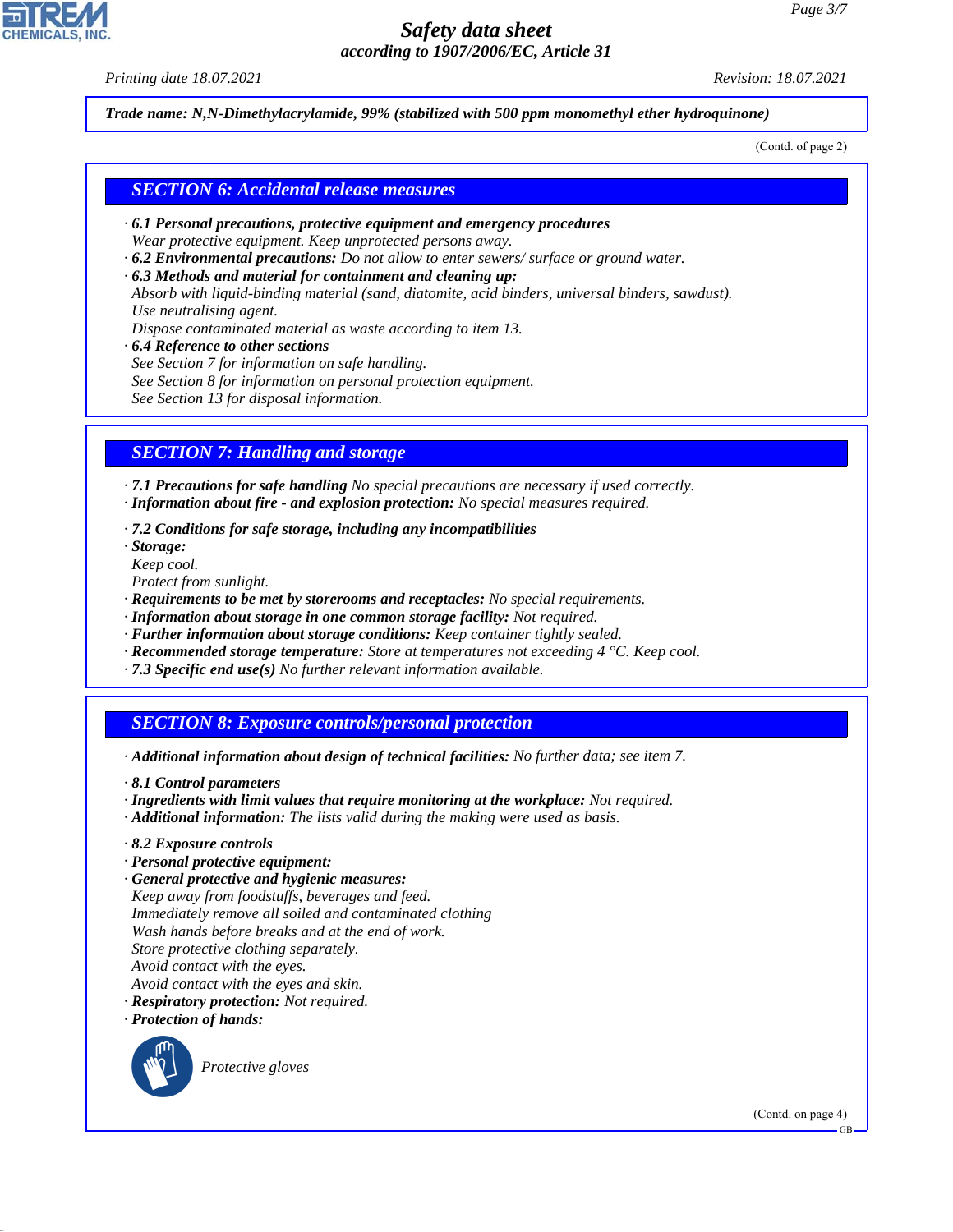

44.1.1

*Printing date 18.07.2021 Revision: 18.07.2021*

*Trade name: N,N-Dimethylacrylamide, 99% (stabilized with 500 ppm monomethyl ether hydroquinone)*

(Contd. of page 3)

| chemical mixture.<br>· Material of gloves<br>varies from manufacturer to manufacturer.<br>· Penetration time of glove material<br>observed.<br>$\cdot$ Eye protection:<br>Tightly sealed goggles | (Contd. of page $3$ )<br>The glove material has to be impermeable and resistant to the product/the substance/the preparation.<br>Due to missing tests no recommendation to the glove material can be given for the product/ the preparation/ the<br>Selection of the glove material on consideration of the penetration times, rates of diffusion and the degradation<br>The selection of the suitable gloves does not only depend on the material, but also on further marks of quality and<br>The exact break through time has to be found out by the manufacturer of the protective gloves and has to be |
|--------------------------------------------------------------------------------------------------------------------------------------------------------------------------------------------------|-------------------------------------------------------------------------------------------------------------------------------------------------------------------------------------------------------------------------------------------------------------------------------------------------------------------------------------------------------------------------------------------------------------------------------------------------------------------------------------------------------------------------------------------------------------------------------------------------------------|
| · 9.1 Information on basic physical and chemical properties                                                                                                                                      |                                                                                                                                                                                                                                                                                                                                                                                                                                                                                                                                                                                                             |
| <b>General Information</b>                                                                                                                                                                       |                                                                                                                                                                                                                                                                                                                                                                                                                                                                                                                                                                                                             |
| $\cdot$ Appearance:                                                                                                                                                                              |                                                                                                                                                                                                                                                                                                                                                                                                                                                                                                                                                                                                             |
| Form:                                                                                                                                                                                            | Liquid<br>Colourless                                                                                                                                                                                                                                                                                                                                                                                                                                                                                                                                                                                        |
| Colour:<br>$\cdot$ Odour:                                                                                                                                                                        | Characteristic                                                                                                                                                                                                                                                                                                                                                                                                                                                                                                                                                                                              |
| · Odour threshold:                                                                                                                                                                               | Not determined.                                                                                                                                                                                                                                                                                                                                                                                                                                                                                                                                                                                             |
| $\cdot$ pH-value:                                                                                                                                                                                | Not determined.                                                                                                                                                                                                                                                                                                                                                                                                                                                                                                                                                                                             |
| · Change in condition                                                                                                                                                                            |                                                                                                                                                                                                                                                                                                                                                                                                                                                                                                                                                                                                             |
| <b>Melting point/freezing point:</b>                                                                                                                                                             | Undetermined.                                                                                                                                                                                                                                                                                                                                                                                                                                                                                                                                                                                               |
| Initial boiling point and boiling range: $81^{\circ}$ C                                                                                                                                          |                                                                                                                                                                                                                                                                                                                                                                                                                                                                                                                                                                                                             |
| · Flash point:                                                                                                                                                                                   | 70 °C                                                                                                                                                                                                                                                                                                                                                                                                                                                                                                                                                                                                       |
| · Flammability (solid, gas):                                                                                                                                                                     | Not determined.                                                                                                                                                                                                                                                                                                                                                                                                                                                                                                                                                                                             |
| · Ignition temperature:                                                                                                                                                                          |                                                                                                                                                                                                                                                                                                                                                                                                                                                                                                                                                                                                             |
| <b>Decomposition temperature:</b>                                                                                                                                                                | Not determined.                                                                                                                                                                                                                                                                                                                                                                                                                                                                                                                                                                                             |
| · Auto-ignition temperature:                                                                                                                                                                     | Not determined.                                                                                                                                                                                                                                                                                                                                                                                                                                                                                                                                                                                             |
| · Explosive properties:                                                                                                                                                                          | Product does not present an explosion hazard.                                                                                                                                                                                                                                                                                                                                                                                                                                                                                                                                                               |
| · Explosion limits:                                                                                                                                                                              |                                                                                                                                                                                                                                                                                                                                                                                                                                                                                                                                                                                                             |
| Lower:                                                                                                                                                                                           | Not determined.                                                                                                                                                                                                                                                                                                                                                                                                                                                                                                                                                                                             |
| Upper:                                                                                                                                                                                           | Not determined.                                                                                                                                                                                                                                                                                                                                                                                                                                                                                                                                                                                             |
| · Vapour pressure:                                                                                                                                                                               | Not determined.                                                                                                                                                                                                                                                                                                                                                                                                                                                                                                                                                                                             |
| $\cdot$ Density at 20 $\textdegree$ C:                                                                                                                                                           | 0.962 $g/cm^3$                                                                                                                                                                                                                                                                                                                                                                                                                                                                                                                                                                                              |
| · Relative density                                                                                                                                                                               | Not determined.                                                                                                                                                                                                                                                                                                                                                                                                                                                                                                                                                                                             |
| · Vapour density<br>$\cdot$ Evaporation rate                                                                                                                                                     | Not determined.<br>Not determined.                                                                                                                                                                                                                                                                                                                                                                                                                                                                                                                                                                          |
|                                                                                                                                                                                                  |                                                                                                                                                                                                                                                                                                                                                                                                                                                                                                                                                                                                             |
| · Solubility in / Miscibility with<br>water:                                                                                                                                                     | Not miscible or difficult to mix.                                                                                                                                                                                                                                                                                                                                                                                                                                                                                                                                                                           |
| · Partition coefficient: n-octanol/water:                                                                                                                                                        | Not determined.                                                                                                                                                                                                                                                                                                                                                                                                                                                                                                                                                                                             |
| · Viscosity:                                                                                                                                                                                     |                                                                                                                                                                                                                                                                                                                                                                                                                                                                                                                                                                                                             |
| Dynamic:                                                                                                                                                                                         | Not determined.                                                                                                                                                                                                                                                                                                                                                                                                                                                                                                                                                                                             |
| Kinematic:                                                                                                                                                                                       | Not determined.                                                                                                                                                                                                                                                                                                                                                                                                                                                                                                                                                                                             |
|                                                                                                                                                                                                  | (Contd. on page 5)                                                                                                                                                                                                                                                                                                                                                                                                                                                                                                                                                                                          |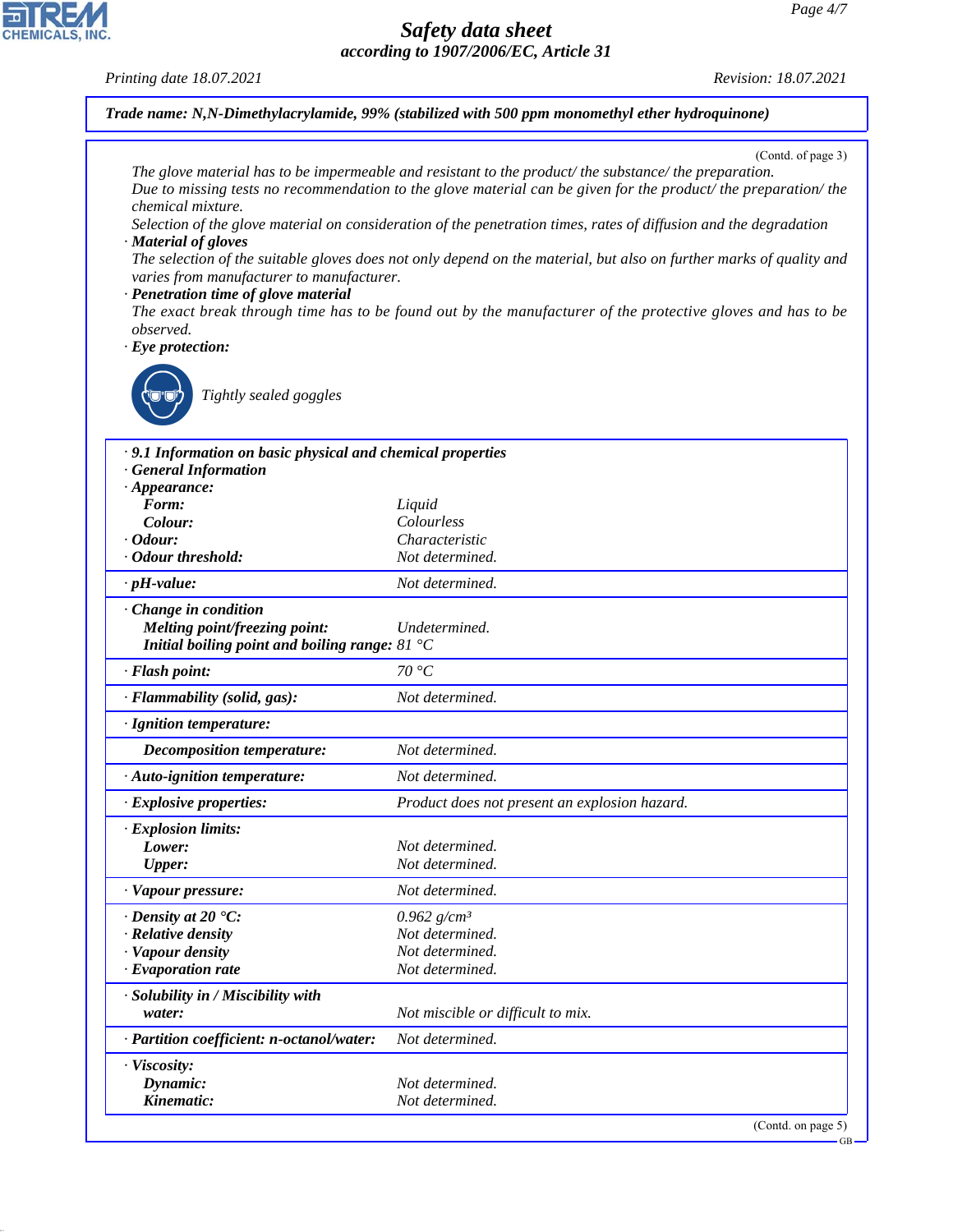*Printing date 18.07.2021 Revision: 18.07.2021*

(Contd. of page 4)

*Trade name: N,N-Dimethylacrylamide, 99% (stabilized with 500 ppm monomethyl ether hydroquinone)*

*· Solvent content: Organic solvents: 0.0 %*

*VOC (EC) 0.00 %*

*· 9.2 Other information No further relevant information available.*

## *SECTION 10: Stability and reactivity*

*· 10.1 Reactivity No further relevant information available.*

*· 10.2 Chemical stability*

*· Thermal decomposition / conditions to be avoided: No decomposition if used according to specifications.*

- *· 10.3 Possibility of hazardous reactions No dangerous reactions known.*
- *· 10.4 Conditions to avoid No further relevant information available.*
- *· 10.5 Incompatible materials: No further relevant information available.*
- *· 10.6 Hazardous decomposition products: No dangerous decomposition products known.*

#### *SECTION 11: Toxicological information*

*· 11.1 Information on toxicological effects*

*· Acute toxicity*

- *Toxic if swallowed or in contact with skin.*
- *· Primary irritant effect:*
- *· Skin corrosion/irritation Based on available data, the classification criteria are not met.*
- *· Serious eye damage/irritation*
- *Causes serious eye damage.*
- *· Respiratory or skin sensitisation Based on available data, the classification criteria are not met.*
- *· CMR effects (carcinogenity, mutagenicity and toxicity for reproduction)*
- *· Germ cell mutagenicity Based on available data, the classification criteria are not met.*
- *· Carcinogenicity Based on available data, the classification criteria are not met.*
- *· Reproductive toxicity Based on available data, the classification criteria are not met.*
- *· STOT-single exposure Based on available data, the classification criteria are not met.*
- *· STOT-repeated exposure Based on available data, the classification criteria are not met.*
- *· Aspiration hazard Based on available data, the classification criteria are not met.*

#### *SECTION 12: Ecological information*

- *· 12.1 Toxicity*
- *· Aquatic toxicity: No further relevant information available.*
- *· 12.2 Persistence and degradability No further relevant information available.*
- *· 12.3 Bioaccumulative potential No further relevant information available.*
- *· 12.4 Mobility in soil No further relevant information available.*
- *· Additional ecological information:*

*· General notes:*

*Water hazard class 3 (German Regulation) (Self-assessment): extremely hazardous for water*

*Do not allow product to reach ground water, water course or sewage system, even in small quantities.*

*Must not reach sewage water or drainage ditch undiluted or unneutralised. Danger to drinking water if even extremely small quantities leak into the ground.*

- *· 12.5 Results of PBT and vPvB assessment*
- *· PBT: Not applicable.*
- *· vPvB: Not applicable.*

44.1.1

(Contd. on page 6)



GB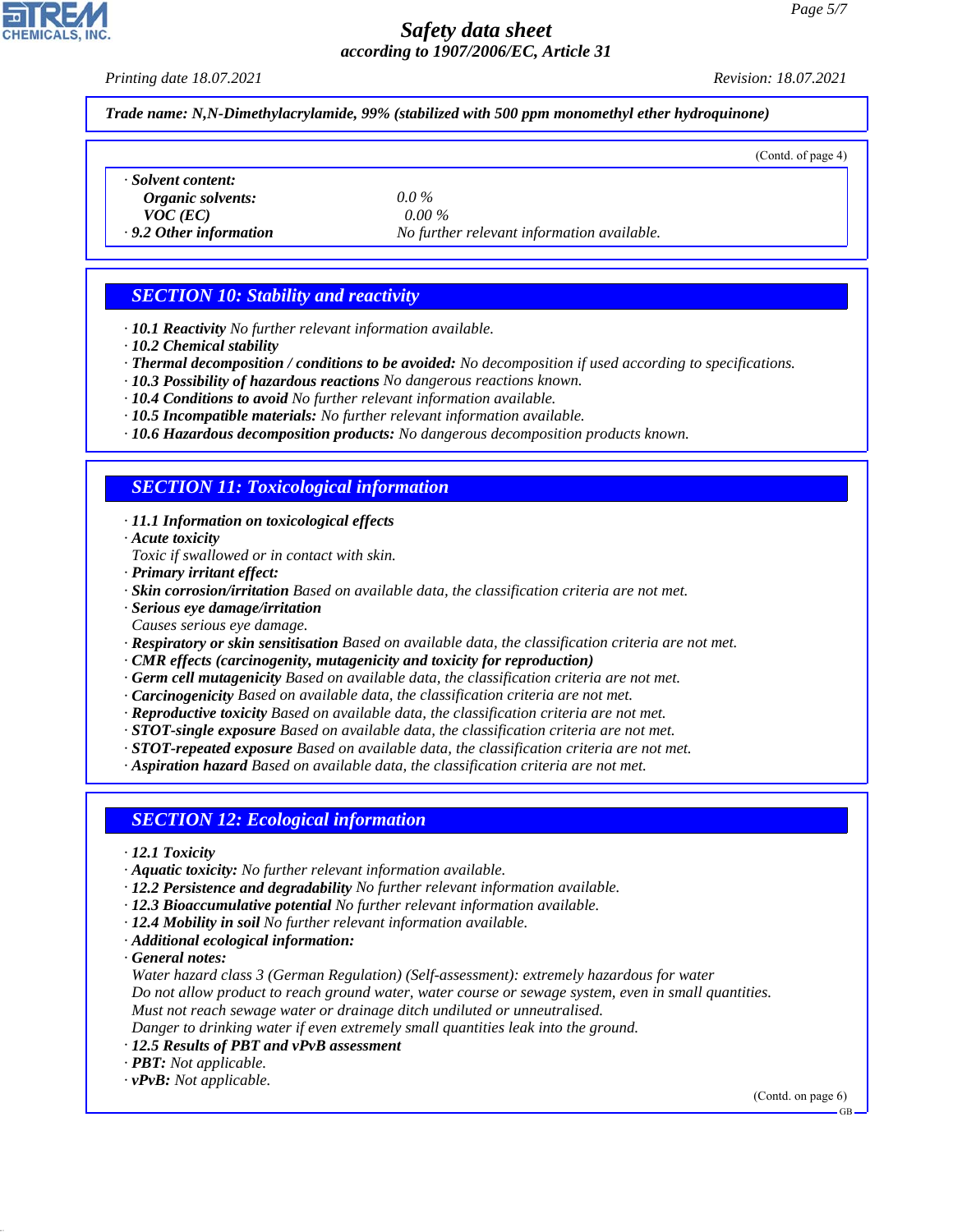*Printing date 18.07.2021 Revision: 18.07.2021 Trade name: N,N-Dimethylacrylamide, 99% (stabilized with 500 ppm monomethyl ether hydroquinone)* (Contd. of page 5) *· 12.6 Other adverse effects No further relevant information available. SECTION 13: Disposal considerations · 13.1 Waste treatment methods · Recommendation Must not be disposed together with household garbage. Do not allow product to reach sewage system. · Uncleaned packaging: · Recommendation: Disposal must be made according to official regulations. SECTION 14: Transport information · 14.1 UN-Number · ADR, IMDG, IATA UN2810 · 14.2 UN proper shipping name · ADR 2810 TOXIC LIQUID, ORGANIC, N.O.S. · IMDG, IATA TOXIC LIQUID, ORGANIC, N.O.S. · 14.3 Transport hazard class(es) · ADR, IMDG, IATA* decade de la comparador de la comparador de la comparador de la comparador de la comparador de la comparador d<br>|<br>|<br>|<br>| *· Class 6.1 Toxic substances. · Label 6.1 · 14.4 Packing group · ADR, IMDG, IATA III · 14.5 Environmental hazards: Not applicable. · 14.6 Special precautions for user Warning: Toxic substances. · EMS Number: F-A,S-A · 14.7 Transport in bulk according to Annex II of Marpol and the IBC Code Not applicable. · Transport/Additional information: · ADR <i>·* **Limited quantities (LQ)** 5L<br>*· Excepted quantities (EO) Code: E1 <i>· Excepted quantities (EQ) Maximum net quantity per inner packaging: 30 ml Maximum net quantity per outer packaging: 1000 ml*

*· UN "Model Regulation": UN 2810 TOXIC LIQUID, ORGANIC, N.O.S., 6.1, III*

44.1.1

**CHEMICALS, INC** 

(Contd. on page 7)

GB